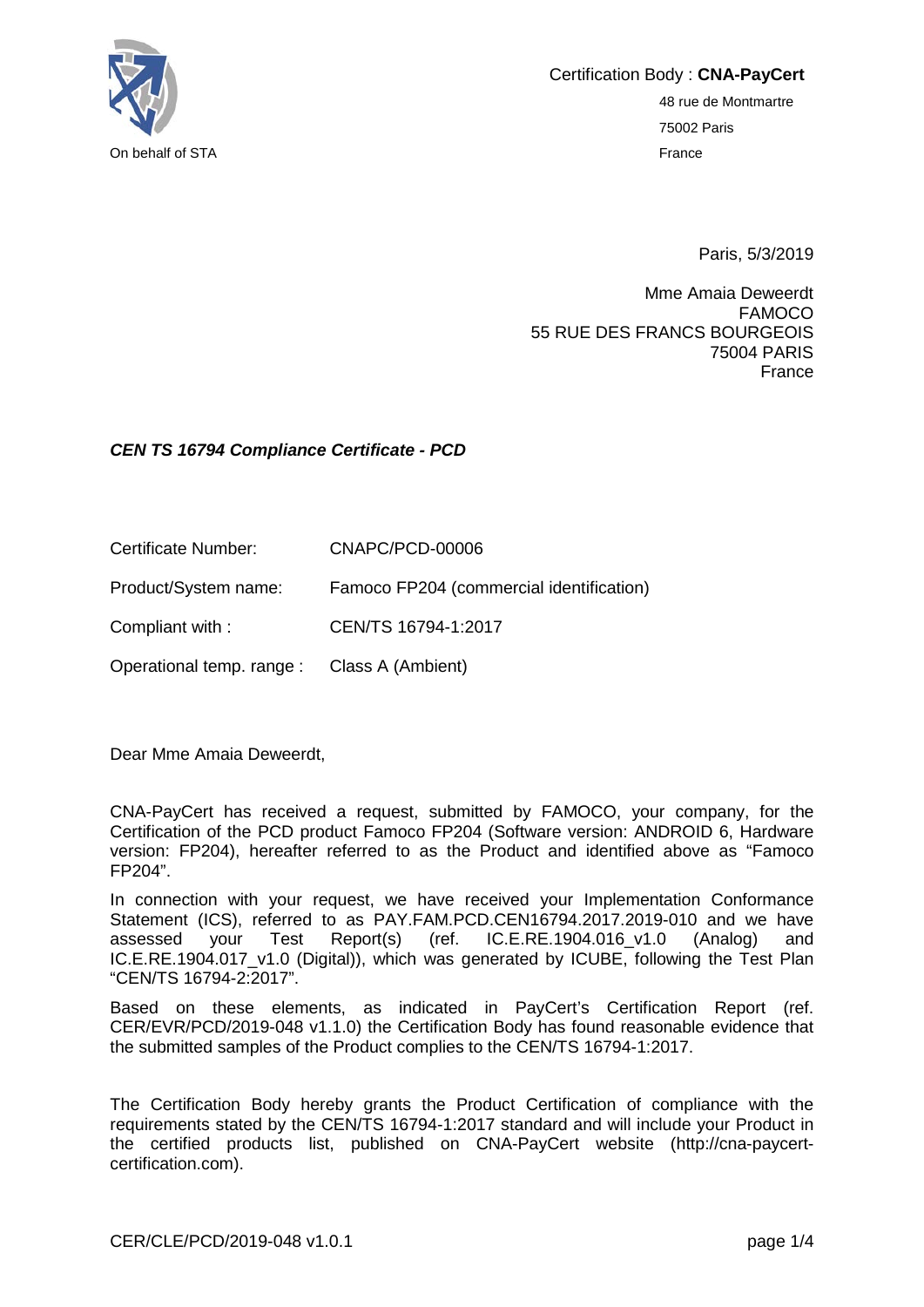

Please note that the present Certification is subject to the following terms and conditions as listed hereafter :

i) The present Certification is granted on the basis of the Smart Ticketing Alliance Certification Policy and therefore is valid as of today and will expire on the 5/3/2026.

ii) If the Product is changed, FAMOCO must notify the Certification Body of this fact in writing. Any change in the Product that may generate a different behaviour with respect to the CEN/TS 16794-1:2017 standard or a difference in the Product Implementation Conformance Statement will be considered a major modification subject to a new evaluation in order to maintain the present Certification.

iii) The present Certification granted to FAMOCO for the above referenced Product is nontransferable to any other vendor.

The Certification Body has the right to terminate or revoke the Certification should any of the aformentionned terms and conditions be not respected.



Signature numérique de Ludovic **VERECOUE** DN : cn=Ludovic VERECQUE, o=PayCert, ou=General Manager, verecque@paycert.eu, c=FR Date : 2019.05.07 18:19:34 +02'00'

Name: Ludovic VERECQUE

Title: General Manager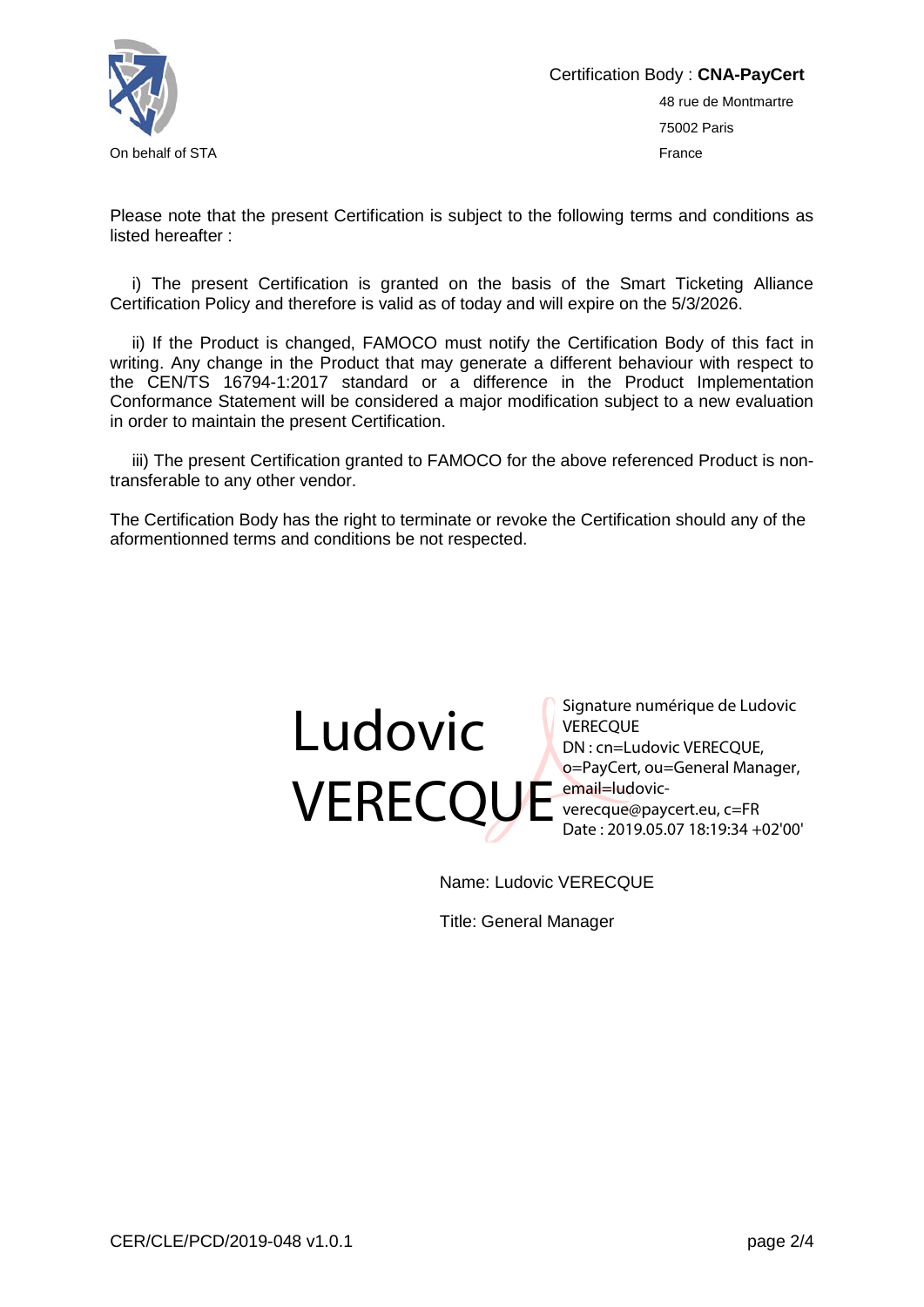

On behalf of STA France

48 rue de Montmartre 75002 Paris

# **a. PCD Product Description**

[PCD1] Administrative data

- [PCD1.1] (\*) Brand name: FAMOCO
- [PCD1.2] (\*) Trade name: FAMOCO

[PCD1.3a] (\*) PCD Hardware version: FP204

[PCD1.3b] (\*) PCD Software version: ANDROID 6

- [PCD1.4] (\*) Reference of the contactless reader or antenna module: ASK CPL 108
- [PCD1.4a] (\*) Hardware version of the contactless reader or antenna module: ASK CPL 108
- [PCD1.4b] (\*) Software version of the contactless reader or antenna module: CSC 1.24
- [PCD1.5] (\*) EMVCo Approval number (if applicable): Not applicable

# **b. PCD General Technical Characteristics**

[PCD2.1] (\*) PT Reader Type: IFM Reader (Full range A and B)

[PCD2.2] (\*) Transaction supported when more than one PICC in the field: No

[PCD2.3] (\*) Operational temperature range supported: Class A (Ambient)

[PCD2.7] (\*) Reference of the PCD Zero Point – Range A (target ID marked on sample or photo or diagram)



[PCD2.11] (\*) Reference of the PCD Zero Point – Range B (target ID marked on sample or photo or diagram)